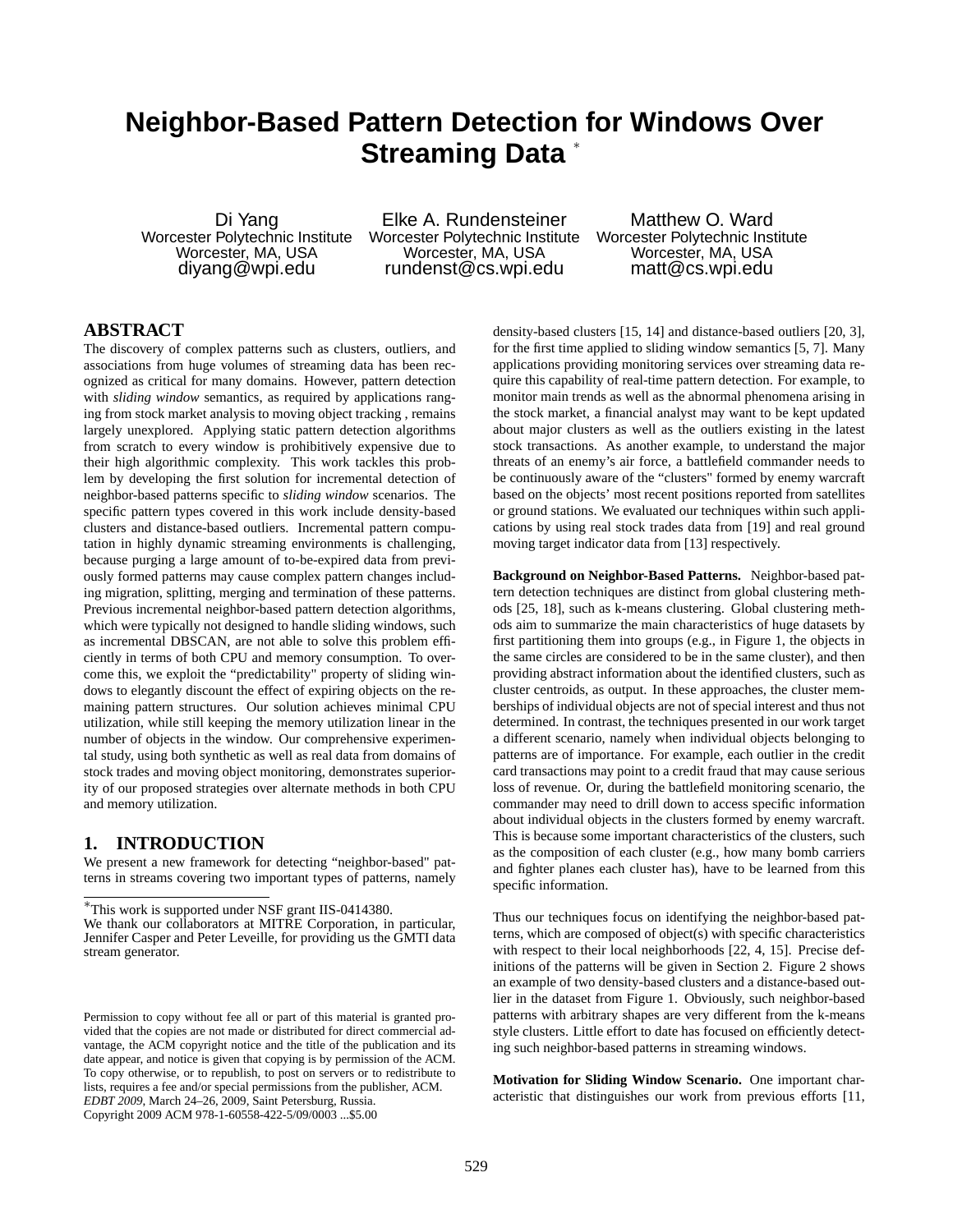



**Figure 1: Four global clusters determined by global clustering algorithms, such as K-means**

**Figure 2: Two density-based clusters and one distancebased outlier determined by neighbor-based pattern detection algorithms**

10] is that we study the neighbor-based pattern detection problems within the sliding window scenario, which have barely been applied to neighbor-based pattern detection queries. Sliding window semantics assume a window size (either a time interval or a count of objects), with the pattern detection results generated based on the most recent data that fall into the sliding window. However, in previous clustering works [17, 16, 11, 10], objects with different time horizons are either treated equally or given weights decaying as their recentness decreases. These techniques summarize the accumulative characteristics of the incoming data, while losing the ability to isolate and identify the specific patterns existing in the most recent stream portion. Using our earlier example, the financial analyst may only be interested in the pattterns arising in the most recent transactions, for example, those that happened in last 5 minutes. In such cases, we need the sliding window technique to purge the out-of-date information and form the patterns only based on the most recent transactions.

**Challenges.** Efficiently detecting neighbor-based patterns for sliding windows is a challenging problem. Naive approaches that run the static neighbor-based pattern detection algorithms from scratch for each window are not feasible in practice, considering the conflict between the high complexity of these algorithms and the realtime response requirement from streaming applications. Based on our experiments, detecting density-based clusters from scratch in a 50K-object window takes around 100 seconds in our test environment, clearly not meeting real-time response requirements.

The incremental approach, which incrementally maintains the exact neighbor relationships (we will henceforth use the term "*neighborship*" for this concept) among objects, will also fail in many cases. This is because the potentially huge number of *neighborships* can easily raise the memory consumption to unacceptable levels. In the worst case,  $N^2$  *neighborships* may exist in a single window, with  $N$  the number of data points in the window. Our experiments confirm that this solution consumes on average 15 times more memory than the naive approach in real datasets [13].

To overcome this resource strain of a huge memory consumption while still enabling incremental computation, several *neighborship* abstractions, such as cluster membership, can be maintained instead of the exact *neighborships*. However, designing solutions based on abstracted *neighborships* comes with the shortcoming that the maintenance of abstracted *neighborship* is extremely expensive in terms of CPU resources. More specifically, discounting the effect of expired objects from the abstracted *neighborships* becomes a computation-intensive problem, because such expiration of objects may cause complicated pattern structural changes, such as "splitting", whose detection and handling are almost equally computationally expensive as recomputing clusters from scratch.

We note that the **incremental DBSCAN** algorithm [14], as an algorithm based on the incremental maintenance of abstracted *neighborhships* (cluster memberships), **does not solve this problem**. In particular, it relies on expensive range query searches to check whether the "deletion" (corresponding to the "expiration" in our case) of a cluster member will cause "splitting" of any existing cluster. Since the expiration of any cluster member may cause an existing cluster to be split into several smaller ones, once a cluster member is expired from the window, [14] has to run a sequence of range query searches to check whether the remaining objects are still "connected" and thus belong to the same cluster. Computationally, such a split-checking process can be as expensive as reforming the whole cluster from scratch in many cases. Also, since the maintenance process of [14] is based on single update (an insertion or deletion), by using it for sliding windows, we need to run an expensive "split check" for each cluster member expired from the window, which may make it even worse then the naive solution mentioned earlier. Our experimental study presented in Section 7 comfirms the inefficiency of Incremental DBSCAN in handling sliding windows with large numbers of data points expiring at each window slide. We will further elaborate on this in Section 5.

**Proposed Methods.** To make the abstracted *neighborships* incrementally maintainable in a CPU efficient manner, we exploit an important characteristic of sliding windows, namely the "**predictability**" of the expiration of existing objects. Specifically, given a window with a fixed slide size, we can predetermine the "life-span" of any data point in the window, namely the exact future windows it will participate in. We further propose the notion of "**predicted views**". In particular, given the objects in the current window, we can predict the pattern structures that will persist in subsequent windows by considering the objects (in the current window) that will participate in each of these windows only, and abstract these predicted pattern structures into "predicted views" of each future window. This "**view prediction**" technique elegantly discount the effect of expired objects and thus allow us to efficiently maintain the abstracted *neighborships* by handling the impact of the new objects only, which is much cheaper computationally.

Finally, we propose a hybrid *neighborship* maintenance mechanism incorporating two forms of neighbor abstraction and dynamically switching between them when needed. This solution achieves not only linear memory consumption, but now also guarantees optimality in the number of the range query searches (the most CPUexpensive operations in neighbor-based pattern detection processes). Our proposed technique takes only 5 seconds to cluster the same 50K data points at each window given a slide of 5K new objects, which is at least 3 times faster than Incremental DBSCAN. Also, it is on average 5 times faster than the alternative incremental algorithm using abstract *neighborships* only, while it consumes only 5% of memory space compared to that needed by the method using exact *neighborships* only.

**Contributions.** The main contributions of this work include: 1) We characterize the problem of incremental detection of the neighbor-based patterns over sliding windows, and conclude that handling the expired objects consumes either massive memory or CPU time, both critical resources for streaming data processing. 2) We exploit the "predictability" property of sliding windows and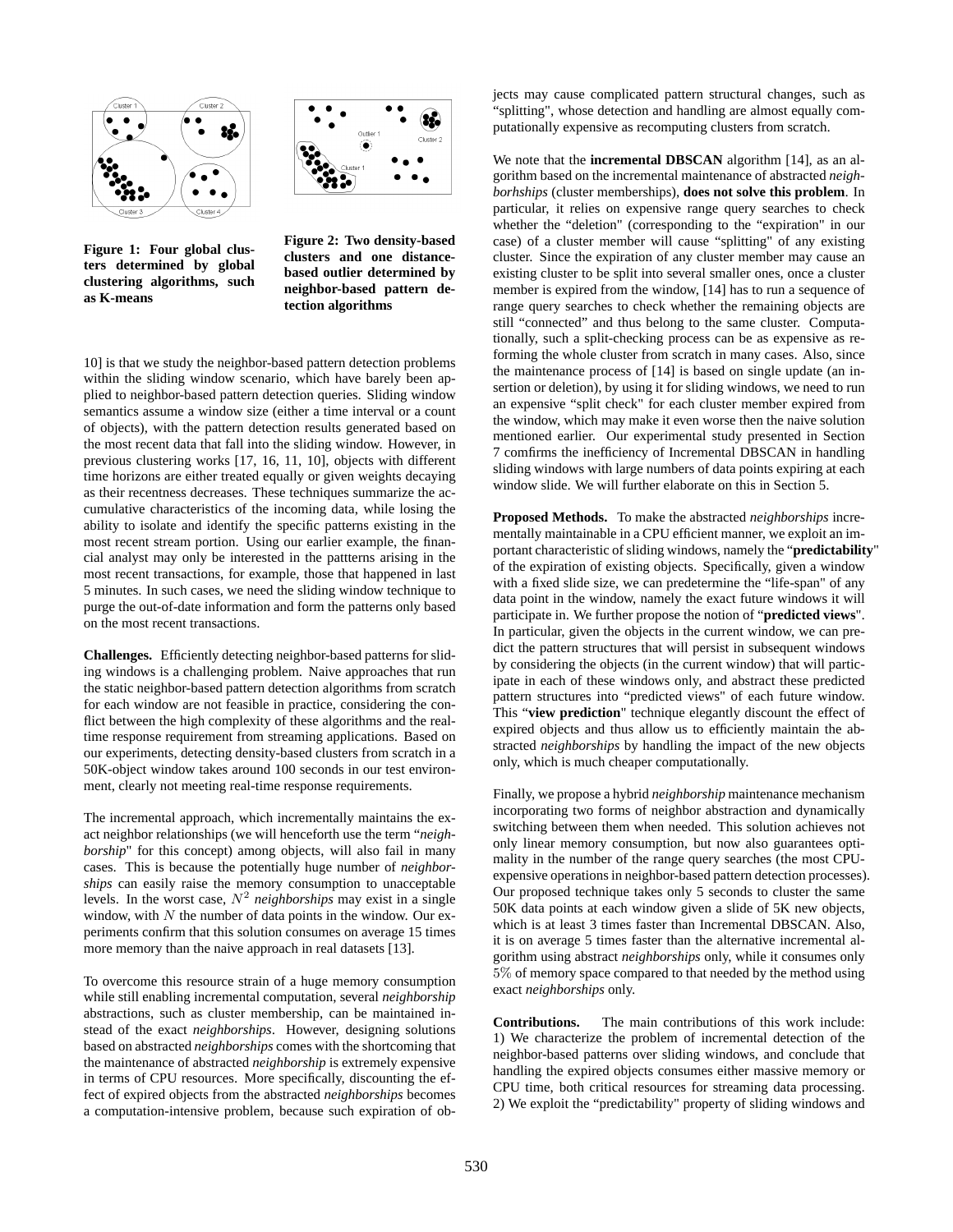further extend it with the notion of "predicted views", which elegantly discount the effect of expired data from future query results. This class of techniques has the potential of benefiting incremental query processing problems within sliding windows in general. 3) We present, to the best of our knowledge, the first algorithm that detects density-based clusters in sliding windows. This algorithm theoretically guarantees the minimum number of range query searches needed at each window slide, while keeping the memory requirement linear in the number of objects in the window. 4) We present a new algorithm to detect distance-based outliers for sliding windows. This algorithm covers both count-based and time-based windows and thus is more comprehensive than the state-of-art solution restricted to count-based windows only [3]. 5) Our comprehensive experiments on both synthetic and real streaming data from domains of moving object monitoring and stock trades confirm the effectiveness of our proposed algorithms and also their superiority to all other alternative approaches. In this paper, we present the key ideas of our proposed methods. Due to page limits, additional details of the algorithms, a cost analysis and more experimental results can be found in a technical report [24].

### **2. PROBLEM DEFINITION**

**Definition of Neighbor-Based Patterns.** We support "neighborbased" patterns, in particular, distance-based outliers [15, 14] and density-based clusters [20]. In this work, we use the term "data point" to refer to a multi-dimensional tuple in the data stream. Neighborbased pattern detection uses a range threshold  $\theta^{range} \geq 0$ to define the *neighborship* between any two data points. For two data points  $p_i$  and  $p_j$ , if the distance between them is no larger than  $\theta^{range}$ ,  $p_i$  and  $p_j$  are said to be neighbors. Any distance function can be plugged to calculate the distance. We use the function  $NumNei(p_i, \theta^{range})$  to denote the number of neighbors a data point  $p_i$  has, given the  $\theta^{range}$  threshold.

**Definition** 2.1. *Distance-Based Outlier: Given* θ range *and a fraction threshold*  $\theta^{fra}$  ( $0 \leq \theta^{fra} \leq 1$ ), a distance-based outlier is a data point  $p_i$ , where  $NumNei(p_i, \theta^{range}) < N * \theta^{fra}$ , with N *the number of data points in the data set.*

**Definition** 2.2. *Density-Based Cluster: Given* θ range *and a*  $\mathit{count}$  threshold  $\theta^{count}$ , a data point  $p_i$  with  $NumNei(p_i, \theta^{range})$  $\geq \theta^{count}$  *is defined as a core point. Otherwise, if*  $p_i$  *is a neighbor of any core object,*  $p_i$  *is an edge object.*  $p_i$  *is a noise if it is neither a core point nor an edge point. Two core points*  $c_0$  *and*  $c_n$ *are connected, if they are neighbors of each other, or there exists a sequence of core points*  $c_0, c_1, ... c_{n-1}, c_n$ , where for any *i* with  $0 \leq i \leq n-1$ , a pair of core objects  $c_i$  and  $c_{i+1}$  are neighbors *of each other. Finally, a density-based cluster is defined as a group of "connected core objects" and the edge objects attached to them. Any pair of core points in a cluster is "connected" with each other.*

Figure 3 shows an example of a density-based cluster composed of 3 *core points* (black) and 8 *edge points* (grey).

**Neighbor-Based Pattern Detection in Sliding Windows.** We focus on periodic sliding window semantics as proposed by CQL [5] and widely used in the literature [6, 3]. Such semantics can be either time-based or count-based. In time-based window scenarios, each query  $Q$  has a fixed window size  $Q.win$  and a fixed slide Q.slide. Q.win and Q.slide are both time intervals. Each window  $W_i$  of  $Q$  has a starting time  $W_i$ .  $T_{start}$  and a ending time

 $W_i.T_{end} = W_i.T_{start} + Q.win$ . The query results of each window  $W_i$ , namely the patterns in  $W_i$ , will be generated based on the data points falling into  $W_i$ , which have a time stamp larger than  $W_i.T_{start}$  but smaller than  $W_i.T_{end}$ . The window slide is triggered periodically by the system time (wall clock time). At each window slide, the new window  $W_{i+1}$  has  $W_{i+1}$ .  $T_{start} = W_i$ .  $T_{start}$ +Q.slide and  $W_{i+1}$ .  $T_{end} = W_i$ .  $T_{start} + Q$ . win. Our techniques can equally be used for count-based windows, which take a fixed number of data points as window size Q.win and slide after arrival of every Q.win data points. In this paper, we focus on the generation of complete pattern detection results. In particular, for distance-based outliers, we output all outliers identified in a window. For density-based clusters, we output the members of each cluster, each with a cluster id of the clusters they belong to. Other output formats, such as incremental output, indicating the evolution of the clusters over successive windows, can also be supported by our techniques as discussed in [24].

# **3. BASIC SOLUTIONS AND THEIR LIMI-TATIONS**

### **3.1 Naive Approach of Pattern Re-Detection**

The naive approach for detecting patterns over continuous windows would be to run a static pattern detection algorithms from scratch at each window. Generally, the static neighbor-based pattern detection algorithms [15, 20] consume one range query search for every data point in the dataset. In our case, they need  $N$  range query searches at each window  $W_i$ , with N the number of data points in  $W_i$ . Although some minor improvement could be made, such as some range query searches may be terminated earlier when detecting distance-based outliers,  $N$  is the minimum number of range query searches needed to detect neighbor-based patterns in a new dataset (see Lemma 3.1).

Considering the expensiveness of range query searches, such naive approach may not be applicable in practice, specially when  $N$  is large. Obviously, without the support of indexing, the complexity of each range query search is  $O(N)$ . The average run-time complexity of a range query search can be improved by use of index structures, for instance an R-tree could improve it to  $O(\log(N))$ [15]. However, such complexity may still be an unacceptable burden for the streaming applications that require real-time response, not to mention that the high-frequency of data updating in the streaming environments makes the index maintenance expensive. Given these limitations, such naive approach is obviously not viable for handling overlapping windows  $(Q.slide < Q.win)$ , where the opportunity for sharing meta-information among windows exists.

# **3.2 Incremental Approach Based On Exact Neighborships**

Our task is thus to design incremental pattern detection algorithms that efficiently maintain and reuse meta-information among adjacent windows. For clarity, we henceforth adopt a four-stage framework for incremental maintenance. We first purge expired data points from the previous window. Second, we load the new data points into an index to accelerate the later range query searches. Since our proposed algorithms are independent from the index structure, any multi-dimensional index structure can be plugged into this framework. Third, we perform the *neighborship* maintenance for all data points in the current window. Lastly, we compute and output the pattern detection results based on the *neighborships* among the data points.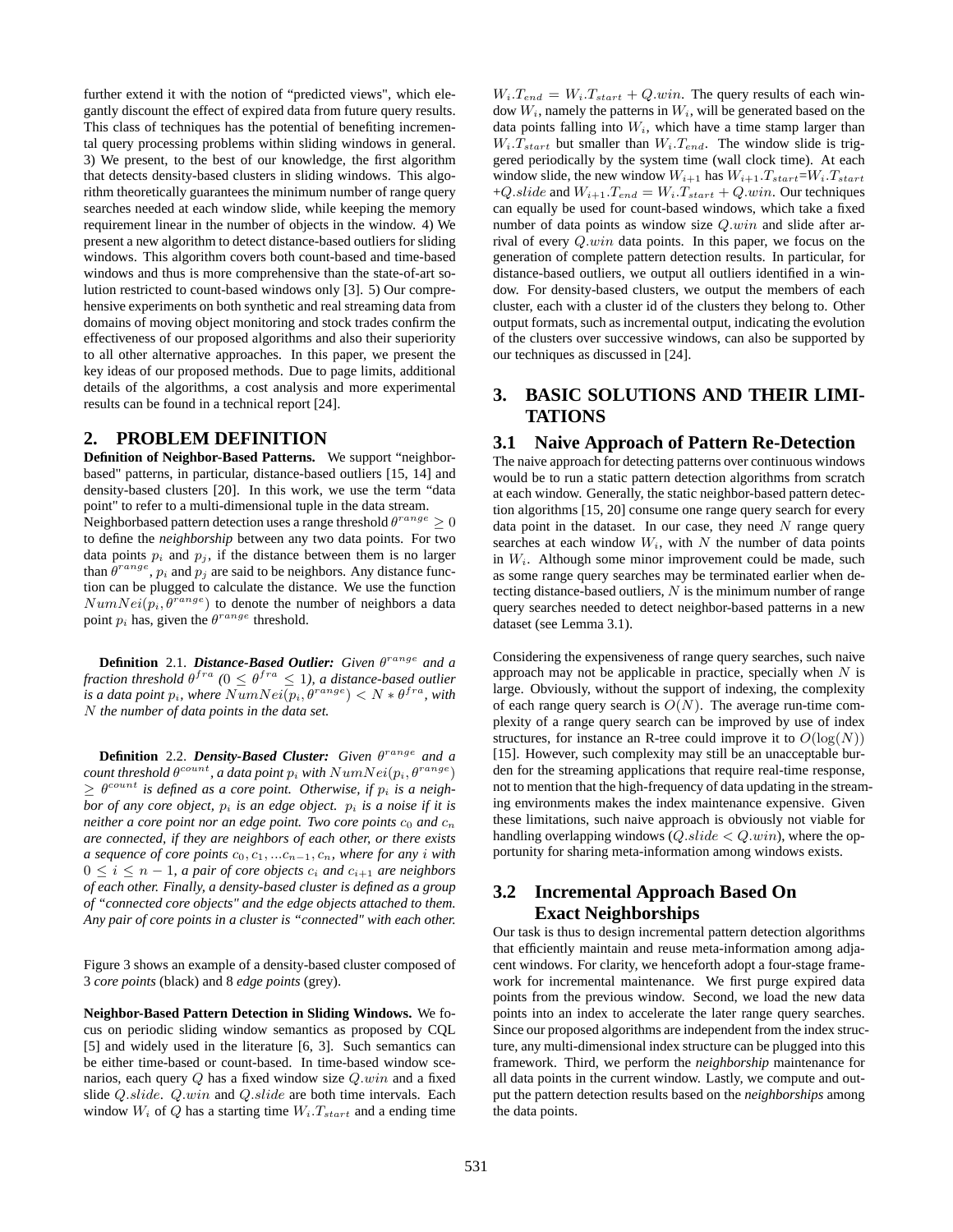Now we discuss the first incremental algorithm that detects the neighbor-based patterns based on the exact *neighborships* among data points. We call it **Exact-Neighborship-Based Solution (Exact-N)**. Exact-N relieves the computational intensity of processing each window by preserving the exact *neighborships* discovered in the previous windows. In particular, Exact-N requires each data point  $p_i$  in the window to maintain a list of links pointing to all its neighbors.

At each window slide, the expired data points are removed along with the exact *neighborships* they are involved in, namely all the links pointing from or to them. Then Exact-N runs one range query search for every new data point  $p_{new}$  to discover the new *neighborships* to be established in the new window. For distancebased outliers, Exact-N simply outputs the data points with less than  $N \times \theta^{fra}$  neighbors. For density-based clusters, Exact-N constructs the cluster structures by a Depth First Search (DFS) on all *core points* (with no less than  $\theta^{count}$  neighbors) in the window. Exact-N offers the advantage of conducting only  $N_{new}$  range query searches at each window, with  $N_{new}$  the number of new data points in the window.

### **Lemma** 3.1. *For each query window* Wi*, the minimum number of range query searches needed for detecting neighbor-based patterns in*  $W_i$  *is*  $N_{new}$ .

INTUITIVE ARGUMENT 3.1. *At each new window* Wi*, each new data point falling into* W<sup>i</sup> *needs a range query search to discover all its neighbors in the window, otherwise we cannot obtain all new neighborships in* W<sup>i</sup> *introduced by the participation of the new data points. This shows the necessity of the*  $N_{new}$  *range query searches. Since we can always preserve all neighborships inherited from*  $W_{i-1}$ *, we will not miss any prior neighborships existing in*  $W_i$ *. This demonstrates the sufficiency of the*  $N_{new}$  *range query searches.*

However, Exact-N suffers from a major shortcoming, namely its huge memory consumption, as it requires storing all exact *neighborships* among data points. In the worst case, the memory requirement may be **quadratic** in the number of data points in the window. Such a tremendous demand on memory may make the algorithms impractical for huge window sizes  $N$ , given that the real-time response requirement of streaming applications necessitates main memory resident processing. Our experimental results in Section 7 confirm the serious memory-inefficiency of Exact-N.

# **4. ABSTRACTED-NEIGHBORSHIP-BASED SOLUTION USING COUNTS 4.1 "Predictability" of Sliding Windows**

We first highlight the "predictability" property of sliding windows to be exploited for our later algorithm design.

**Definition** 4.1. *Given the slide size* Q.slide *of a query* Q *and the starting time of the current window*  $W_n.T_{start}$ *, the life-span*  $p_i.lifespan$  *of a data point*  $p_i$  *in*  $W_n$  *with time stamp*  $p_i.T$  *is de* $f_{\text{mod}}$  by  $p_i$ ,  $l$ i $\overline{f}$ espan  $= \lceil \frac{p_i \cdot T - W_n \cdot T_{start}}{Q} \rceil$ , *indicating that*  $p_i$  *will participate in windows*  $W_n$  *to*  $W_{n+p_i.lifespan-1}$ *.* 

This property determines the expiration of current data points in future windows, and thus enables us to pre-handle the impact brought by these expirations on future patterns.

# **4.2 The Abstract-C Algorithm**

Different from Exact-N, we now propose a solution that maintains a compact summary of the *neighborships*, namely the count of the neighbors for each data point. We call it **Abstract-C**. In some cases, these neighbor counts provide sufficient information for generating the patterns. For example, they are sufficient to determine the distance-based outliers.

**Challenges.** However, maintaining neighbor counts for each data point appears to be not computationally cheaper than the maintenance of their neighbor lists. Since the data points in Abstract-C no longer maintain the exact *neighborships* between each other, they lose the direct access to their neighbors. Thus, expired data points cannot broadcast their expirations to their neighbors without re-running expensive range query searches to figure our who their neighbors are. Obviously, this will largely increase the computational cost at each window. This force us to find a solution that keeps data points aware of their neighbors' expiration without the help of direct links among them.

**Solution.** Fortunately, the "predictability" property introduced in Definition 4.1 provides us with a mechanism to tackle this problem. The key idea is that since we can predict the expiration of any data point  $p_i$ , we can pre-handle the impact of  $p_i$ 's expiration on its neighbors' neighbor counts, at the time when they are first identified to be neighbors.

We introduce the notion of a "lifetime neighbor counts"(*lt cnt*). The "lifetime neighbor counts" of a data point  $pi.lt$  cnt correspond to a sequence of "predicted neighbor counts", each corresponding to the number of "predicted neighbors"  $p_i$  has in a particular future window that  $p_i$  will participate in . For example, at a given window  $W_i$ , a data point  $p_i$  has 3 neighbors in it, which are  $p_1$ ,  $p_2$  and  $p_3$ . By using the "predictability', we could figure out the lifespan of each of these neighbors as well as of that  $p_i$ . Let's assume  $p_1$ will expire after  $W_i$ .  $p_2$  and  $p_3$  will expire after  $W_{i+1}$ .  $p_i$  will expire after  $W_{i+2}$ . Then, at  $W_i$ ,  $p_i.lt\_{cnt} = (W_i : 3-W_{i+1} : 2$ - $W_{i+2}$ : 0) indicates that  $p_i$  currently has 3 neighbors in  $W_i$ , while at  $(W_{i+1})$ , 2 of these 3 neighbors, namely  $p_2$  and  $p_3$  will still be its neighbors ( $p_1$  will no longer be  $p_i$ 's neighbor then as it will expire after  $W_i$ ). In other words, at  $W_i$ ,  $p_i$  has 2 "predicted neighbors" in  $W_{i+1}$ . The length of  $p_i.lt\_cnt$  is kept equal to  $p_i.lifespan$ , and thus decreases by one after each window slide by removing the left most entry. In this example, the  $W_i$ : 3 entry will be removed after the window slide. Here we note that all the "predicted neighbor counts" in  $p_i.lt\_cnt$  are calculated based on the  $p_i$ 's neighbors in current window and will later be updated when new data points join its neighborhood. More precisely, each entry on  $p_i.lt\_cnt$  records the number of  $p_i$ 's current neighbors that are known to survive in the corresponding future window.

**Lemma** 4.1. At any given window  $W_i$ , the entries in  $p_i$ . It cnt *obey a monotonic decreasing function pattern.*

The proof of Lemma 4.1is obvious, because less and less neighbors of  $p_i$  in the current window can survive as the window slides.

When later a new data point  $p_i$  joins  $p_i$ 's neighborhood, both  $p_i.lt\_cnt$ and  $p_i.lt_cnt$  will be updated. In particular, when  $p_i$  and  $p_j$  are identified as neighbors, we add 1 to the entries of both  $p_i.lt\_cnt$ and  $p_j.lt\_cnt$ , corresponding to all windows in which both will participate. For example, given  $p_j$  .lt\_cnt = ( $W_i$  : 5 –  $W_{i+1}$  :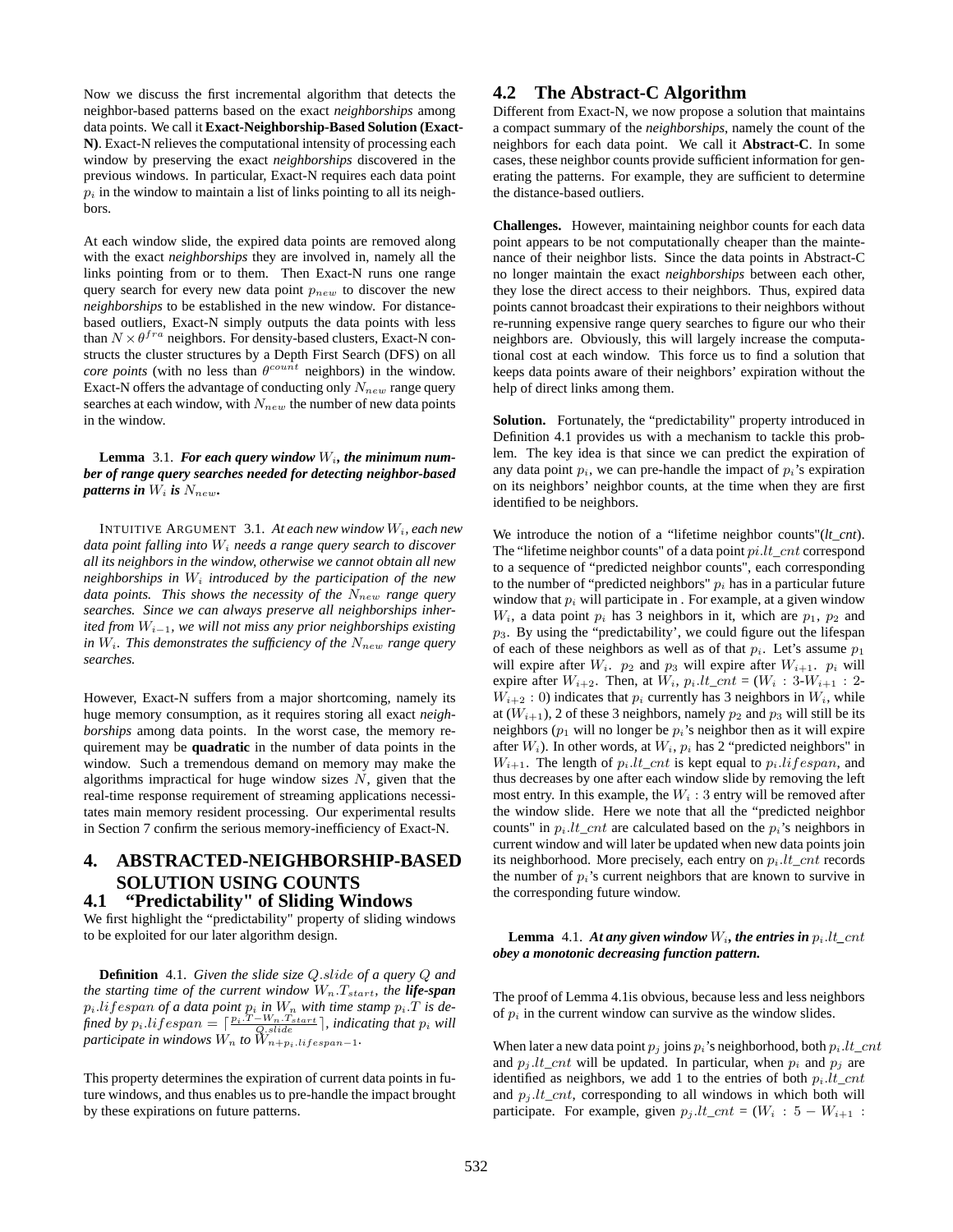$2 - W_{i+2}$ :  $2 - W_{i+3}$ :  $1 - W_{i+4}$ : 1) before the update, the *lt\_cnt*s of  $p_i$  and  $p_j$  will be updated to  $p_i.l.t$ <sub>*cnt*</sub> = (W<sub>i</sub>:4-W<sub>i+1</sub>:3- $W_{i+2}$  : 1) and  $p_j.lt\_{cnt} = (W_i : 6-W_{i+1}:3-W_{i+2}:3-W_{i+3}:1-)$  $W_{i+4}$  : 1). The  $W_{i+3}$  and  $W_{i+4}$  entries will not be increased as  $p_i$  will expire before them. At each window slide, each new data point is associated with a *lt\_cnt* with all its entries initialized to zero. Then, each of them runs a range query search to update its own *lt\_cnt* and those of its neighbors.

### **Lemma** 4.2. *No neighborship maintenance effort is needed when purging expired data points.*

INTUITIVE ARGUMENT 4.2. *We pre-handle the expiration of* any data point  $p_i$ 's neighbors by not counting them in the win*dows they will not participate. So, no maintenance is needed for* pi.lt*\_*cnt *when purging expired data points.*

*lt\_cnt* provides sufficient information for determining distance-based outliers. For each data point  $p_i$ , we simply compare  $p_i.lt\_cnt[1]$ with  $\theta^{fra} \times N$  to decide whether a data point is an outlier or not. Similarly, the *core objects* for the density-based clusters can also be found by comparing  $p_i.lt\_cnt[1]$  with  $\theta^{count}$ . However,  $lt\_cnt$ does not provide sufficient knowledge to generate the density-based clusters. This is because, although we could know all *core points* in the window, we do not know which of them are within the same clusters. Abstract-C acquires such information by running an extra range query for each *core point* in the window in a Depth First Search manner to reconstruct the clusters. More details of Abstract-C algorithm, including the pseudo code, can be found in [24].

**Discussion.** Abstract-C achieves linear  $\frac{1}{1}$  (in the number of data points in the window) memory consumption by maintaining the abstracted *neighborships* only. This makes it a very efficient algorithm to detect distance-based outliers in terms of both memory and CPU. It takes  $N_{new}$  (the minimum number) range query searches at each window. However, since Abstract-C takes  $N_{core}$  extra range query searches (totally  $N_{new} + N_{core}$ ) for detecting density-based clusters at each window, its performance largely depends on  $N_{core}$ the number of *core objects* in the window, which can vary from 0 all the way to  $N$ . This instability in CPU performance for the cluster pattern query class is the main shortcoming of Abstract-C, as our experiments confirm in Section 7.

# **5. ABSTRACTED-NEIGHBORSHIP-BASED SOLUTION USING MEMBERSHIP**

We now observe that the extra range query searches needed in Abstract-C are caused by its "amnesia". In particular, the abstracted *neighborships* maintained in Abstract-C, namely the neighbor counts, cannot preserve any cluster structures identified in the previous windows, even though such cluster structures may persist for multiple windows. To tackle this problem, we enhance Abstract-C by introducing a higher level abstraction of *neighborship*, namely by means of cluster memberships. To preserve the cluster structures across windows, the new algorithm named **Abstract-M** marks the data points found to be in the same cluster with the same cluster membership (cluster id). Then at each window slide, it incrementally maintains the "predicted cluster membership" of the data points as explained below.

**Challenges.** Although marking cluster memberships for data points at the initial window is straightforward, the maintenance of these memberships is challenging. In [24] we enumerate all possible changes to the cluster structures that may be caused by adding new or removing expired data points from the window, such as *expand*, *merge* and *split* of clusters. After careful analysis of the cost of handling each change type, we find that the most expensive maintenance effort are needed when handling the changes caused by the removal of the expired data points.

A key challenge for discounting the effect of expired data points lies in the detection and handling of the *split* of a cluster. First, the expiration of any single cluster member may cause a total break of the existing cluster structure into many small pieces, each of which may continue to persist as a smaller cluster or even completely degrade to *noise*. Second, when the expiration of data points causes a cluster to be *split*, the remaining data points in this split cluster need to be relabeled with different cluster memberships as they then belong to different clusters.  $W_0$  and  $W_1$  in Figure 3 show an example of a split cluster. The expiration of data point 2 causes the cluster composed of *core points*, data points  $6, 8$  and  $12$  in  $W<sub>0</sub>$  to split into two clusters, each containing only one *core point*. Such a *split* detection is non-trivial as elaborated upon below.

**Observation** 5.1. *Given connection information (links) among data points, the problem of detecting a split of a density-based cluster can be mapped to the graph-theoretic problem of identifying "cut-points" in a connected graph [21]. The complexity of this* problem is known to be  $O(n^2)$ , with n the number of vertices in *the connected graph, or in our case the number of core points in a cluster.*

Moreover, our problem is harder than the problem of identifying the "cut-points", because we do not even have the explicit connection information, namely the exact *neighborships*, among the data points in hand. Generally, without such connection information, the detection and relabeling for a split cluster requires one range query search for each *core point*. Otherwise, we won't be able to tell which *core points* remain connected to each other and should be put into the same clusters. Obviously, this will make Abstract-M no better than Abstract-C and thus defeats the purpose of the Abstract-M solution.

Here we note that, as an algorithm also based on maintenance of cluster membership, Incremental DBSCAN suffers from the same problem. Moreover, since its maintenance is based on single update (an insertion or deletion), for a window slide, such a "split check" has to be conducted as many times as the numbers of cluster member expiring. So, obviously, the Incremental DBSCAN algorithm is not suitable for handling streaming windows with large numbers of data points expired at each window slide.

**Solution.** We now illustrate that the "predictability" property (Definition 4.1) once again can help us to address the problem of discounting expired data points. Specifically, with  $W_i.Members$  denoting the data points in a window  $W_i$ , we already know which subsets of  $W_i.Members$  will participate in each of the future windows. For this reason, we could predetermine the cluster structures that exist in the current window and will still persist in each specific future window. We call such prediction of the characteristics of future windows "**Predicted Views**". W<sub>0</sub> in Figure 3 gives an example of the data points falling in the current window  $W_0$ . Given

<sup>&</sup>lt;sup>1</sup>The length of *lt\_cnt* for each data point is equal to a constant number  $C_{ils} = \lceil \frac{Q.win}{Q.slide} \rceil$ .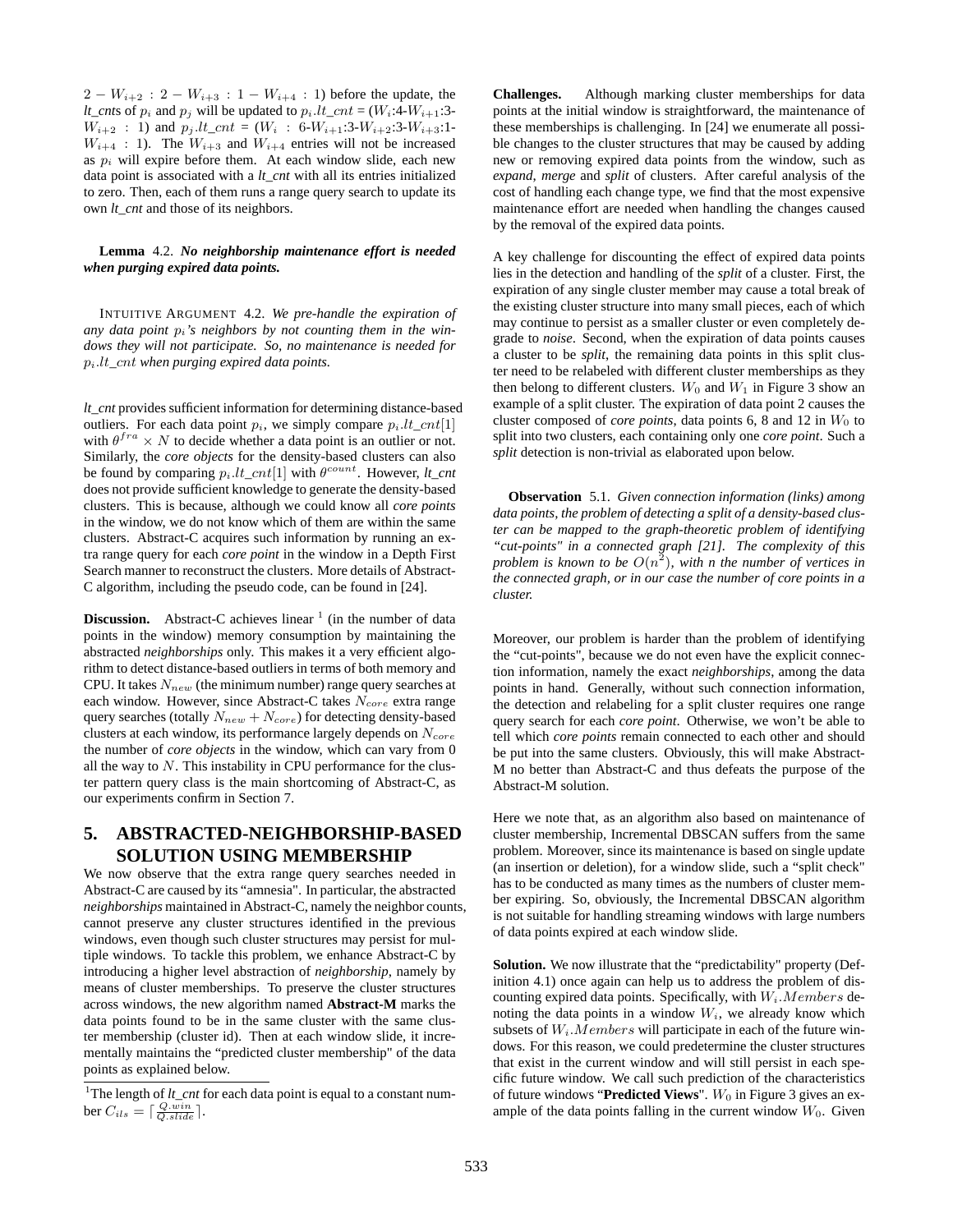these data points in  $W_0$  and the window size  $Q.win = 4$  time units , the "predicted views" of the subsequent windows of  $W_0$  (until all the data points of  $W_0$  expire), namely  $W_1$ ,  $W_2$  and  $W_3$ , are also shown in this figure. Here, the number associated with each data point indicates its time stamp.



**Figure 3: "Predicted Views" of 4 successive windows at**  $W_0$ 

With such "predicted views", we can pre-generate the "predicted cluster structures" in each future window and then maintain them by adding the new data points to each of them when the window slides. We call this technique "**view prediction**". In particular, we "premark" each of the data points with the "predicted cluster membership" (if any) for each future window in its life span, at the first time we search for its neighborhood upon arrival. Then at each window slide, we update the "predicted views" by adding the new data points to each of them and also handling the impact of these additions. Figure 4 demonstrates the updated views of  $W_1$ ,  $W_2$ ,  $W_3$  and  $W_4$ , after the new data points join  $W_1$ .



**Figure 4: Updated "Predicted Views" of 4 successive windows at** W<sup>1</sup>

**Lemma** 5.1. *By using the "view prediction" technique to incrementally maintain the cluster memberships for density-based clusters, we eliminate the need to discount the effect of expired*

### *data points. Thus we simplify incremental density-based cluster detection to the problem of handling the addition of new data points only.*

INTUITIVE ARGUMENT 5.2. *We pre-handle the expirations of data points by not counting them in the "predicted cluster structures" in the future windows in which they will not participate. Thus, no maintenance to the cluster memberships is needed when purging.*

Handling the addition of new data points is clearly much easier then removal. Specifically, the addition of new data points may cause three types of changes to the cluster structures. They are *birth*, *expand* and *merge*. Handling the first two types of changes is trivial. We simply need to mark the data points in the new cluster structure with either a new cluster id (for *birth*) or with an existing cluster id  $C_n$  when we find upon its insertion that it is connected with any existing cluster with that respective id  $C_n$  (for *expand*). Handling *merge* is also easy, because instead of remarking all the cluster members involved, we simply notify the system to equalize two or more cluster ids by using a hierarchical id structure. In our system, this is efficiently handled by a simple heap structure. More details of handling these changes can be found in [24].

Another important characteristic of our "view prediction" technique is that, although we maintain the "predicted views" of each window separately, for each new data point  $p_{new}$ , we only need one single range query search to update  $p_{new}$ 's neighborhoods in all views. This is because, at a given window  $W_i$ , the "predicted neighbors" of a data point in future windows  $W_{i+1}$ ,  $W_{i+2}$  ...  $W_{i+j}$  monotonically lose members as  $j$  increases (see Lemma 4.1). So we just need one single range query search to collect all the neighbors of a data point at the current window. Then, before we update the "predicted view" of a future window  $W_i$ , we first filter out these neighbors who will expire before  $W_i$  by checking their life-spans and then conducting the update based on the neighbors in that specific window only. Due to page limits, the specific algorithmic details of Abstract-M are omitted here but can be found in [24].

**Discussion.** By using the "view prediction" techniques, Abstract-M efficiently maintains the cluster memberships across windows by eliminating the complex processes of discounting the effect of expired data points. Also, Abstract-M can directly output the cluster members without any extra query searches.

While a significant step forward, Abstract-M does not completely "cure" the "amnesia" suffered by Abstract-C. It still requires extra range query searches (beyond the  $N_{new}$  range query searches for new data points) at each window. This is because the new data points may join the neighborhoods of existing data points, and thus "promote" the later to become "*promoted core points*" (by making the size of their neighborhood larger or equal to  $\theta^{count}$ ). Once such "promotion" happens, a *promoted core point* needs to communicate with its neighbors about its new "role". For example, the *noise* in its neighborhood need to be marked as *edge points* and given a cluster id. The only way a *promoted core point* can do this is to run a range query search. We have proven that the range query searches caused by "promotions" are the only extra range query searches needed in Abstract-M in [24].

In conclusion, Abstract-M effectively reduces the number of range query searches needed for detecting density-based clusters at each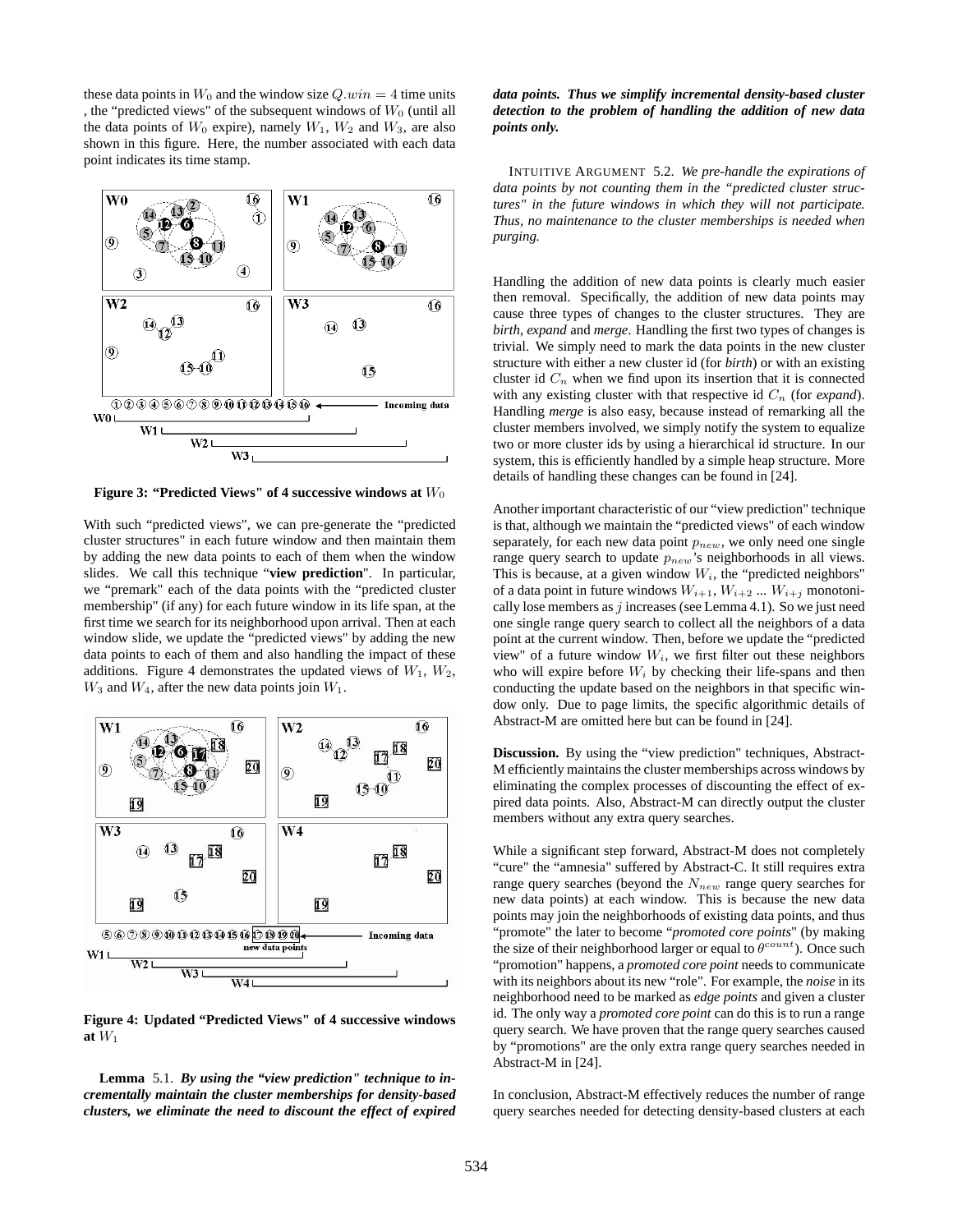window from  $(N_{new}+N_{core})$  to  $(N_{new}+N_{prmtcore})$ , with  $N_{prmtcore}$ the number of *promoted core points* in the window. An example of such savings can be observed in Figure 4. In this example, two range query searches are saved for data points 8 and 12, as they do not need to rerun the range query searches at  $W_1$ . This is an important improvement to Abstract-C, because  $N_{prmtcore}$  is always a subset of  $N_{core}$  and tends to be much smaller in practice.

# **6. EXACT+ABSTRACTED NEIGHBORSHIP BASED SOLUTION (EXTRA-N)**

Considering the expensive cost of range query searches and the fact that  $N_{new} + N_{prmtcore}$  could be as large as N even when  $N_{new}$  is small, Abstract-M is still not the ideal solution that could keep the number of range query searches required minimal  $(N_{new})$  and the memory consumption linear.

**Challenges.** To achieve the minimum number of range query searches  $(N_{new})$  at each window, we need to completely avoid re-searching for any *neighborships* that have been identified before. This indicates that we have to give data points direct access to their neighbors whenever communication between them is needed. But unfortunately, the abstracted neighborship maintenance mechanisms, namely both neighbor counts and cluster memberships, are not able to provide such information about the exact neighbors of a data point. This points to the dilemma in the design of the *neighborship* maintenance mechanism as explained below.

**Observation** 6.1. *On the one hand, to give data points direct access to their neighbors, we have to preserve all exact neighborships identified in earlier windows. On the other hand, to keep the memory consumption linear, we cannot afford to store all exact neighborships in the window.*

Accommodating these two conflicting goals within a single *neighborship* maintenance mechanism is the key challenge for our algorithm design.

**Solution.** We now propose **Extra-N** algorithm that successfully tackles this problem by achieving optimality in both memory and CPU consumption. Extra-N combines the neighborship maintenance mechanisms proposed in Exact-N, Abstract-C and Abstract-M into one integrated solution. It overcomes the shortcomings of the prior solutions while keeping their respective benefits.

We observe that different types of *neighborship* abstraction are most useful during different stages of a data point's life-span. In particular, we need to maintain the exact *neighborships* for a data in its "non-core point career", while abstracted *neighborships* will be sufficient for its "core point career". More precisely, Extra-N marks each data point  $p_i$  by a cluster membership in each window in which it is predicted to be *core point*, while keeping the exact neighbor list for  $p_i$  in all the windows where  $p_i$  is predicted to be a *noise* or *edge point*. Such hybrid neighborship maintenance mechanism carries sufficient information to produce the density-based clusters, because all the *core points* in a window  $W_i$  are marked with a cluster membership, and all the *edge points* can quickly figure out their cluster memberships by checking those of the *core points* in their neighbor list. We will next demonstrate that Extra-N employs only the minimum number of range query searches while keeping the memory consumption linear.

**Data Structure.** As mentioned earlier, Extra-N combines the

*neighborship* maintenance mechanisms used by all previous three algorithms discussed in this work. Besides *lt\_cnt*, we now introduce two other types of "life time marks" for each data point. The first mark, called "life time type" (*lt\_type*), records the "predicted types" (which can be "c"=*core point*, "e"=*edge point* or "n"=*noise*) of a data point in each window of its life span. The second one, "life time hybrid neighborship (*lt\_hybrid*), stores the "predicted cluster memberships" and the "predicted neighbors" of a data point across different windows in a compact structure. We call the overall data structure composed of *lt\_cnt*, *lt\_type* and *lt\_hybrid* the Hybrid Neighborship Mark (*H-Mark)*) for a data point. Figure 5 depicts the *H-Marks* of the data points in Figure 3. As shown in Figure 5, we



#### **Figure 5: The H-Marks of the data points at**  $W_0$

use the columns named C, T and H to present the *lt\_cnt*, *lt\_type* and *lt\_hybrid* of each data point respectively. Since *lt\_cnt* has been carefully discussed in Section 4.2 and *lt\_type* is easy to understand, here we explain  $lt\_hybrid$ . For example, at  $W_0$ , the *core point* 12 is predicted to be *core point* also in  $W_1$ . Thus it is marked by cluster memberships in both windows  $(p_{12}.lt\_hybrid|0] = "c1",$  $p_{12}.lt\_hybrid[1] = "c2"$ ). Then, as it is predicted to be a *non-core point*, in particular, a *noise* in  $W_2$ , we start to keep the predicted neighbors of it from this window  $(p_{12}.lt\_hybrid[2] = p_{13}, p_{14})$ . Since the number of "predicted neighbors" of a data point follows a monotonic decreasing function (discussed earlier in Section 4.2) , the "non core object career" windows of a data point are continuous and right after its "core object career" windows. Here we note that although we maintain the neighbor lists of each data point  $p_i$  for all its "non-core point career" windows, the link to each of these neighbors is only physically stored once in *lt\_hybrid*, no matter how many times it appears in  $p_i$ 's neighborhood in different windows. This means that the number of predicted neighbors each data point  $p_i$  keeps track of is equal to the maximum number of predicted neighbors it has among all its "non-core point career" windows. Given monotonicity, this is equal to the number of predicted neighbors it has in its first "non-core point career" windows. For example, data point 13 in Figure 5 has in total 3 predicted neighbors, namely data points 2, 6, and 12, in its first "non-core point career" window  $W_0$ . At the same moment, its predicted neighbors in later windows are subsets of these three. For ease of expiration, a predicted neighbor  $p_i$  of the data point  $p_i$  is stored in the specific row of  $p_i$ 's *H-Mark* corresponding to the last window in which their *neighborship* will hold.

### **Lemma** 6.1. *Extra-N has the memory consumption linear in the number of data points in the window.*

INTUITIVE ARGUMENT 6.2. *The maximum number of predicted neighbors of each "non core point"*  $p_i$  *is less than the constant*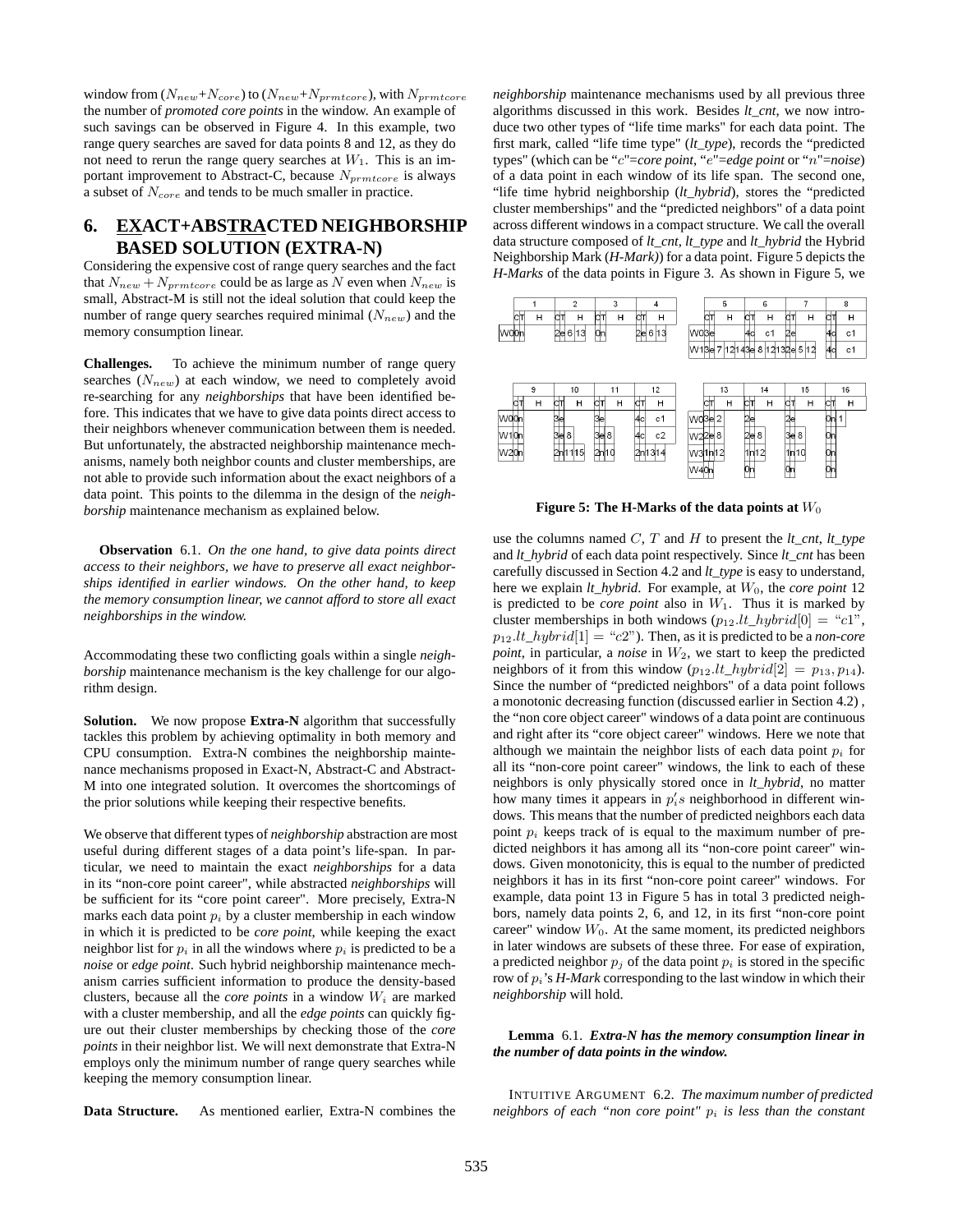$\theta^{count}$  (otherwise  $p_i$  is a core point), and we already know that  $p_i$ *.lt\_cnt, lt\_type and lt\_hybrid all have a constant length*  $\leq C_{ils}$ *(defined earlier in Section 5). So, H-Mark of any data point is of a constant size.*

**Algorithm.** Similar to Abstract-M, at each window slide, Extra-N runs a range query search for each new data point to update the "predicted views" of future windows. However, the hybrid *neighborship* maintenance mechanism brings the advantage to Extra-N of eliminating extra range query searches from the updating processes. That is when *promotions* happen to the *non core points*, they now have direct access to their neighbors and thus no longer need to run range query searches to re-collect their neighbors.

### **Lemma** 6.2. *Extra-N achieves the minimum number of range query searches needed for detecting density-based clusters at each window.*

INTUITIVE ARGUMENT 6.3. *Since Extra-N inherits the neighborship maintenance mechanism of Abstract-M, it needs at most* Nnew*+*Nprmtcore *range query searches at each window like Abstract-M. Also, we know that the*  $N_{prmtcore}$  *extra range query searches are caused by the handling of promotions. Lastly, no range query search is needed when promotions happen in Extra-N. Thus, Extra-N only needs* Nnew *queries at each window.*

The pseudo code of Extra-N is shown in Figure 7. The updated *H-Marks* for the example in Figure 4 are shown in Figure 6.

| 5               | 6                     | 7                 | 8        |             | 9                     | 10                   | 11               | 12                         |
|-----------------|-----------------------|-------------------|----------|-------------|-----------------------|----------------------|------------------|----------------------------|
| н               | н<br>απ               | н<br>ΩТ           | н        |             | н                     | н<br>αт              | н<br>αт          | н<br>ď٦                    |
| woble           | e<br>w                | n<br>₩            | e4<br>ᄫ  | M/OOn       |                       | طه                   | ⊿ا2ا             | ച്⊿<br>$\sim$ <sup>1</sup> |
| W13e 7  12143e  | c <sub>1</sub>        | 5<br>12<br>Ζe     | c1<br>4c | W10n<br>W20 |                       | 3e<br>8<br>115<br>2h | 3e 8<br>2n1<br>n | c2<br>4<br>c<br>1314<br>2n |
| 13              | 14                    | 15                | 16       |             | 17                    | 18                   | 19               | 20                         |
| н               | н<br>а                | н<br>с            | н<br>απ  |             | н                     | н<br>с               | н                | н                          |
| احادب<br>wuxa z | احا<br>ızε            | $\sim$<br>∠ट      | ∼<br>णा  | W1          | c <sub>1</sub><br>l4c | 1e                   |                  |                            |
| 6<br>W1<br>l2e  | l2e<br>5              | 3el<br>8          | ٦        | W2          | 12n 1                 | 1h                   |                  |                            |
| 1h12<br>W2      | $\overline{a}$<br>1hl | 1 <sub>n</sub> 10 | DI       | W31         |                       | 1h                   |                  |                            |
|                 |                       | J<br>n            | П'n      | W40nh 8     |                       | 1h                   |                  |                            |

**Figure 6: The updated H-Marks of the data points at** W<sup>1</sup>

**Theorem** 6.4. *For detecting density-based clusters, Extra-N requires only the minimum number of range query searches needed at each window (by Lemma 6.2), while keeping the memory consumption linear in the number of data points in the window (by Lemma 6.1).*

These properties make Extra-N a very efficient solution for detecting density-based clusters over sliding windows in terms of both CPU and memory resource utilization.

# **7. EXPERIMENTAL STUDY**

We have conducted a thorough cost analysis of the algorithms discussed in this work. This analytical study not only confirmed the theoretical superiority of our proposed Extra-N algorithm to other

```
\textbf{Extra-N} (\theta^{range},\theta^{count})
1 For each Window Slide
       // Purge
2 For each expired data point p_{exp}<br>3
             3 purge pexp;
       // Load
5 For each new data point p_{new}6 InitializeHMark (p_{new})<br>7 load p_{new} into index
              load p_{new} into index
       // Neighborship Maintenance
8 For each new data point p_{new}<br>9 Neighbors = RangeOuer
9 Neighbors = RangeQuerySearch(p_{new}, \theta^{range})<br>10 UpdateHMark (p_{new}, Neighbors, new)
              10 UpdateHMark (pnew, Neighbors, new)
       // Output
11 OutputPatterns(PatternType);
InitializeHMark (p)
1 Length := \lceil \frac{p.T-Window.T_{start}}{Window.Sides} \rceil1 Length := \lceil \frac{p \cdot T - Window \cdot T_{start}}{W_{indow}} \rceil;<br>
2 set the length of p \cdot lt\_cnt, lt\_try and lt\_hybrid to Length;
3 For n:=1 to Length do
4 p.lt\_cnt[i] := 0;5 p.lt\_type[i] := "n";<br>6 p.lt\_cntM[i] := "en"p.lt\_cntM[i] := "empty";UpdateHMark (p, Neighbors)
1 For i:=1 to Len(p.lt\_hybrid)<br>2 For i:=1 to Len(Neiabors)2 For j:=1 to Len(Neighbors)<br>3 If Len(Neighbors[i] It his
        If Len(Neighbors[j].lt_hybrid) \lt i4 remove Neighbors[j] from Neighbors<br>5 Else If Neighbors[j] is NOT New
        Else If Neighbors[j] is NOT New
6 Neighbors[j].lt\_cnt[i] + +;8 add p to Neighbors[j].lt\_hybrid if not added;
9 add Neighbors[j] to p.lt_hybrid if not added ;<br>9 If Neighbors[i] It cnt[i] > \theta^{count}9 If Neighbors[j].it\_cnt[i] \geq \theta^{count}10 Mark(Neighbors[j], i);<br>11 p.lt cnt[i] := Len(Neighbors]
11 p.lt\_cnt[i] := \text{Len}(\text{Neighbors});<br>12 If p.lt\_cnt[i] > \theta^{count}12 If p.lt\_cnt[i] \geq \theta^{count}13 Mark(p,i);
Mark(p,i)
1 p.lt\_type[i] := "c";2 tempH = "empty";3 For each p's predicted neighbor p_i;
4 If p_j \cdot \hat{l}t\_type[i] = "c" AND tempH \neq p_j \cdot lt\_hybrid[i]<br>
5 equalize tempH with p_i \cdot lt by by rid(i)
5 equalize tempH with p_j .lt_hybrid[i];<br>6 tempH := p_i .lt_hybrid[i]:
        tempH := p_i \lt lthybrid[i];7 If tempH = unmarked
8 tempH := ClusterId[i];<br>9 ClusterId[i] + +ClusterId[i] + +;10 For each p's predicted neighbor p_j;<br>11 If p_j.lt true[i] = "n":
11 If p_j lt\_type[i] = "n";<br>12 p_i lt\_type[i] := "e^i12 p_j \, lt\_type[i] := "e" ;<br>12 p_i \, lt\_hubrid[i] := ter\overline{p}_i .lt_hybrid[i] := tempH;
13 remove all the pointers in p.lt\_hybrid[i] (if any);
14 p.lt\_hybrid[i] := tempH;OutputPatterns(Density-Based Clusters)
1 For each data point p_i in the window<br>2 If p_i lt type[1] \neq "n"2 If p_i.lt\_type[1] \neq "n"<br>3 output(p_i):
3 output(p_i);<br>4 remove n: It can
        remove p_i.lt_cnt[1], p_i.lt_type[1] and p_i.lt_hybrid[1];
```
### **Figure 7: Extra-N Algorithm**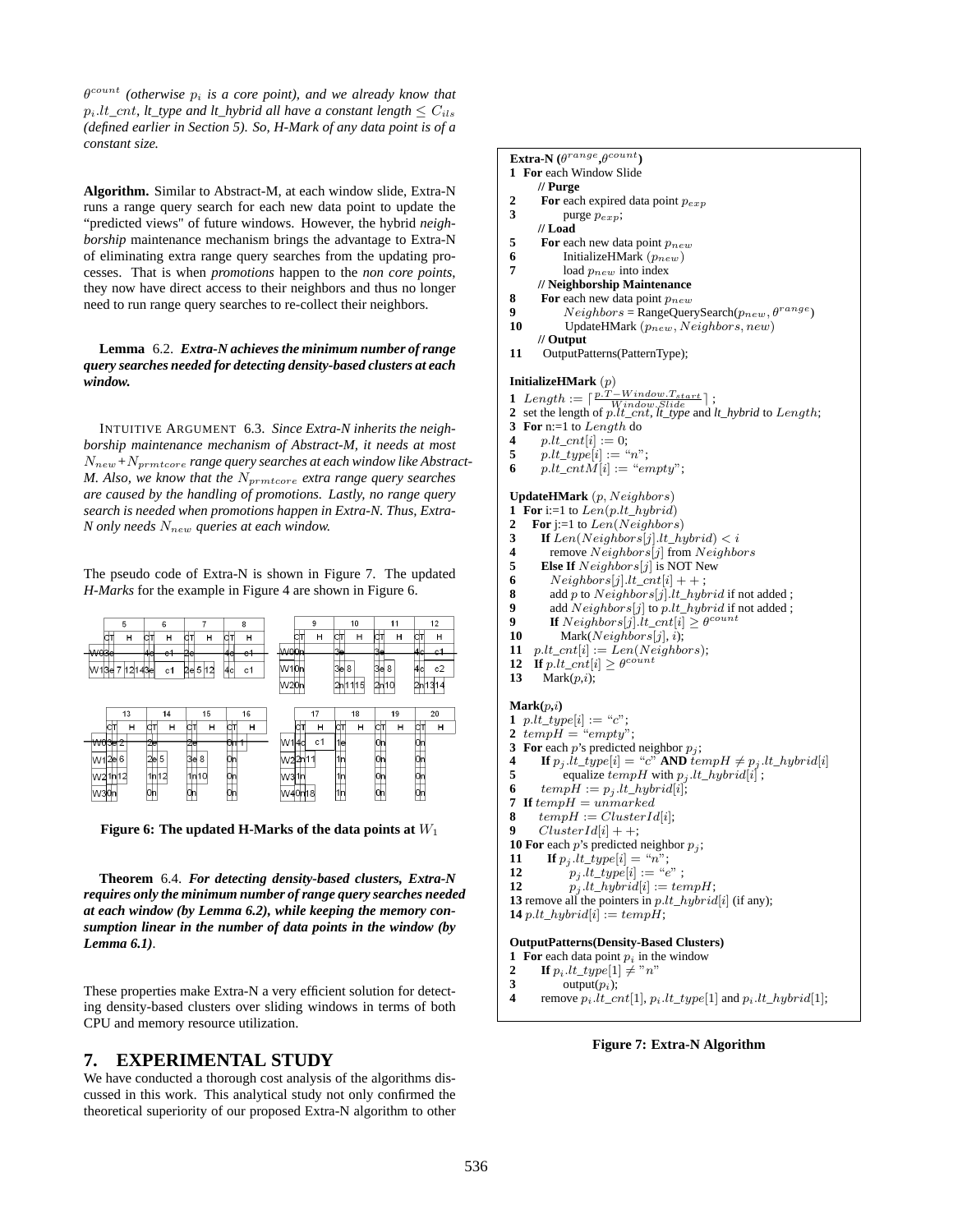alternatives, but also identified the two major cost factors, namely  $\overline{N}_{(p_i)}$  (the average number of neighbors each data point has in a window) and  $N_{new}$ , that have the largest impact on the performance of the different neighbor-based pattern detection algorithms. The details of this cost analysis can be found in [24].

In our experimental study, for each algorithm we first utilize synthetic data to observe its scope of applicability for a wide range of parameter settings. To confirm the behaviors of the algorithms in real applications, we also evaluate them against real data streams.

### **7.1 Experimental Setup and Data Sets**

All our experiments are conducted on a HP Pavilion dv4000 laptop with Intel Centrino 1.6GHz processor and 1GB memory, which runs Windows XP professional operating system. We implemented all algorithms with VC++ 7.0.

**Real Datasets.** We used two real streaming datasets in our experiments. The first dataset GMTI (Ground Moving Target Indicator) data [13] records the real-time information of the moving objects gathered by 24 different data ground stations or aircraft in 6 hours from JointSTARS. It has around 100,000 records regarding the information of vehicles and helicopters (speed ranging from 0-200 mph) moving in a certain geographic region. In our experiment, we used all 14 dimensions of GMTI while detecting clusters based on targets' latitude and longitude. The second real dataset we used is the Stock Trading Traces data (STT) from [19], which has one millions transaction records throughout the trading hours of a day. More details of these two datasets can be found in [24]

Synthetic Datasets. For the evaluation of density-based cluster detection, we built a synthetic data generator to generate the datasets containing controlled numbers of clusters and noise. Each synthetic dataset is composed of one thousand stream segments. Each segment of data contains certain percentage (as an input parameter) of random noise and a set of clusters, each following a Gaussian distribution but each with different randomly selected *mean* and *variance*. More details of this synthetic data generator can be found in [24].

For the evaluation of distance-based outlier detection algorithms, we use the Gauss Data Set, which is also used by the only previous work [3] in detecting distance-based outliers but restricted to countbased windows only.

### **7.2 Experimental Methodologies**

We measure two major metrics for stream processing algorithms, namely response time and memory footprint. In particular, we measure the response time (henceforth referred as CPU time) each algorithm takes to answer a query at each window. Such response time includes the time consumed by all the four stages of the pattern detection process at each window (see section 3). We run all the experiments using synthetic data for one thousand windows, and run those using real data to the end of the datasets. The response time is averaged over all the windows in each experiment. The memory footprint, which indicates the maximum memory space required by an algorithm, is recorded over all the windows.

# **7.3 Evaluation for Density-Based Clustering**

**Comprehensive Evaluation.** We conduct a comprehensive experiment with a wide range of synthetic data generated by our data generator. These experiments cover all the important combinations

of the two major cost factors identified in our cost analysis, namely  $\bar{N_{p_i}}$  and  $N_{new}$ . In particular, we have 7 different settings of  $\bar{N_{p_i}}$ representing data from "very sparse"  $(N_{(pi)}^{-}) = 1\%)$ , "medium dense" ( $\widetilde{N_{(p_i)}} = 20\%$ ) and finally to "very dense" ( $\widetilde{N_{(p_i)}} = 50\%$ ), and 7 different settings of  $N_{new}$  covering all the increments from "mostly remaining" ( $N_{new} = 10\%$ ), "half-half" ( $N_{new} = 50\%$ ), "mostly new" ( $N_{new} = 80\%$ ) and finally to "all new" ( $N_{new} =$ 100%). Percentages here denote the ratios of  $\bar{N_{p_i}}$  and  $N_{new}$  to N the number of data points in the window. To avoid the performance fluctuations caused by different base sizes (number of data points in the window), we use count-based windows (equal in concept to time-based windows with uniform data rates). Thus,  $N_{new}$  is equal to the slide size Q.slide.  $\bar{N_{p_i}}$  is controlled by adjusting the density of clusters generated by the data generator.



**Figure 8: Comparison of CPU Performances of Five Algorithms**



**Figure 9: Comparison of Memory Performances of Five Algorithms**

From Figures 8 (CPU) and 9 (memory), we observe that Extra-N and Abstract-M clearly outperform the other three algorithms, namely Exact-N, Abstract-C and the naive solution, in almost all the test cases. Besides the naive solution which does not take advantage of incremental computation, the other two incremental algorithms Exact-N and Abstract-C suffer from the huge consumption on either memory space or CPU time in most of the cases.

Compared with Exact-N, both Extra-N and Abstract-M consume a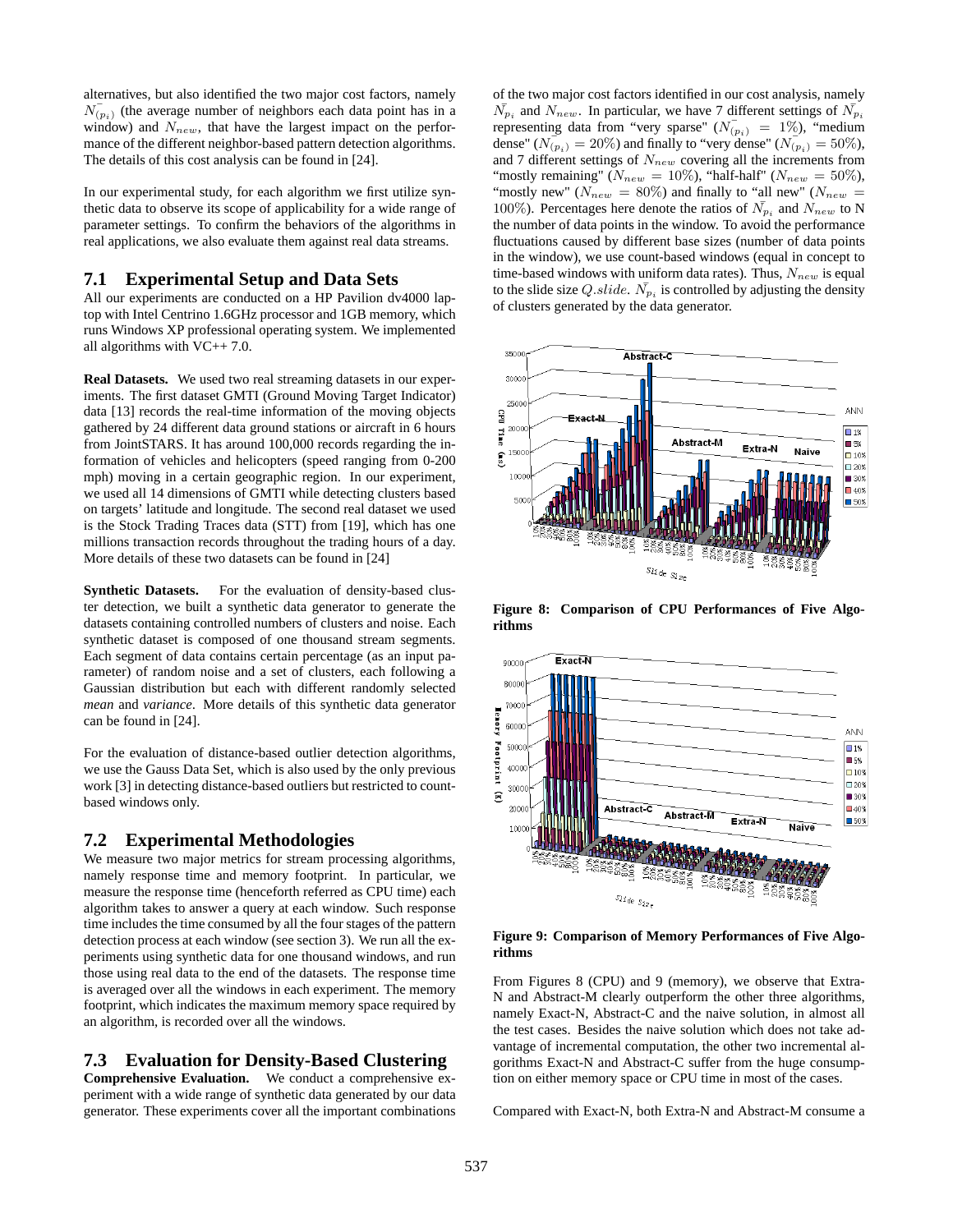tiny amount of memory space. In fact, on average, both Extra-N and Abstract-M only need around 5% of memory space compared to that required by Exact-N. As shown in Figure 9, such limited memory consumptions are actually very close to that of the naive solution, which has no meta-information maintenance cost at all.

The negligible CPU overhead of our proposed algorithms is also confirmed by this experiment. As shown in Figure 8, Extra-N and Abstract-M saved substantial CPU time compared to the naive solution in all the cases where  $Q.Slide \leq 50\% \times Q.win$ . Even in the cases when  $Q.Slide$  is very close (80%) or even equal to  $Q.win$ (naturally the limit of any incremental algorithm), both algorithms exhibit comparable performances with the naive solution. Actually, Extra-N and Abstract-M can be considered to be variances of the naive solution when the windows are non-overlapping, because they only have one "view" to maintain. In general, our proposed algorithms have very small CPU as well as memory overhead in all cases and thus are good candidates for a system's only implementation, regardless of the input data and queries.

**Extra-N vs. Abstract-M.** We first discuss the above observed similarity in performance of Extra-N and Abstract-M in many test cases, which we had not expected based on our cost analysis. The main reason for this is that the number of *promoted core points*  $N_{prmtcore}$  stayed small in many cases and thus did not impact the performance of Abstract-M. Actually, we observed that  $N_{prmtcore}$ tends to be small, unless there exists a large number of data points who have a "boundary number" of neighbors (close to  $\theta^{count}$ ). However, such situations are not frequent in our experiments for both synthetic and real data.

Although Extra-N and Abstract-M work equivalently well in many of our test cases, they do behave quite differently when  $N_{prmtcore}$ turns to be a nonnegligible factor. To better understand their performance in such cases, we zoomed into the  $N_{(p_i)}^{\dagger} = 5\%$  cases in our comprehensive experiment. Figures 10 and 11 show the zoomed-in subparts of the experimental results from Figures 8 and 9.



In the cases shown in Figures 10 and 11, Abstract-M tends to use more CPU time while Extra-N consumes more memory space. This is as expected because of the existence of large numbers of *promoted core points* in each window. In particular, since in the  $N_{(p_i)}^2 =$ 5% cases, the number of neighbors each data point has is quite close to the population threshold,  $\theta^{count} = 5\%$  of the window size, many *core points* may be demoted to become *edge points* or even *noise* after losing some of their neighbors as the window slides. For the same reason, the *non-core points* have a good chance to be promoted to become *promoted core points* after gaining some new neighbors as the window slides. Corresponding to our analysis in Sections 5 and 7, each *promoted core point* charges Abstract-M an extra range query search, while it charges Extra-N for the memory

space to store the links to its neighbors in its "*non core point* career" before its promotion. Thus, in general, a system can choose to implement Abstract-M when the memory space is its key bottleneck, while implementing Extra-N if CPU time is its major concern.

**Scalability Analysis.** Now, we look at the scalability in terms of the base size (count) ranging from 10K to 50K and with a fixed slide size 5K. Other settings of this experiment are equal to those of the previous comprehensive one, except that we fixed  $\bar{N_{p_i}}$  at 1K.



**CPU Scalability on Base (Window) Size**

**Figure 13: Comparison of Memory Scalability on Base (Window) Size**

As shown in Figures 12 and 13, both our algorithms Extra-N and Abstract-M show very good scalability in the base size in terms of both CPU and memory, while others failed in either or both of them. In particular, both Extra-N and Abstract-M only need 5 seconds to cluster 50K data points at each window given 5K new data points. In the other words, both algorithms can comfortably handle a data rate of 1K per second with a 50K window.

Extra-N and Abstract-M also show good scalability in the dimensionality. Details of this experiment can be found in [24].

**Extra-N vs. Incremental DBSCAN.** Now we compare the performance of our best solution Extra-N with Incremental DBSCAN, which, based on our analysis in Section 5, is expected to suffer from the scalability problem when there are large number of data points expiring at each window slide. In this experiment, we use a fixed base size 50K, while varying the slide size from 5K to 25K, indicating that 10 to 50 percent of data points will be expired at each window slide based on different testing cases. As shown in Figure 14, in our test cases, the response time for Incremental DB-SCAN to handle each window is 3 times higher than that needed by Extra-N on average, Also, it increases dramatically as the slide size increases. Such performance of Incremental DBSCAN matches our earlier analysis. The dramatic increase of response time for Incremental DBSCAN can be explained by two reasons. First, Incremental DBSCAN needs a sequence of range query searches to handle the impact of each expired cluster member. So, the more data points are purged from each window, the more sequences of range query searches are needed by it. Also, the more data points are purged from each window, the more likely "splitting" would happen to the existing clusters. Thus, the average number of range query searches in each sequence to handle a single expiration will also increase, because more "splittings" need to be handled. However, since Extra-N needs no maintenance effort at the expiration of data points, its responce time only increases modestly as the slide size increases. The averge memory consumption of Extra-N and Incremental DBSCAN are almost the same in the five test cases in this experiment (shown in Figure 15). As conclusion, Extra-N has apparent superiority to Incremental DBSCAN in terms of handling sliding windows with a large number of data points expiring at each slide.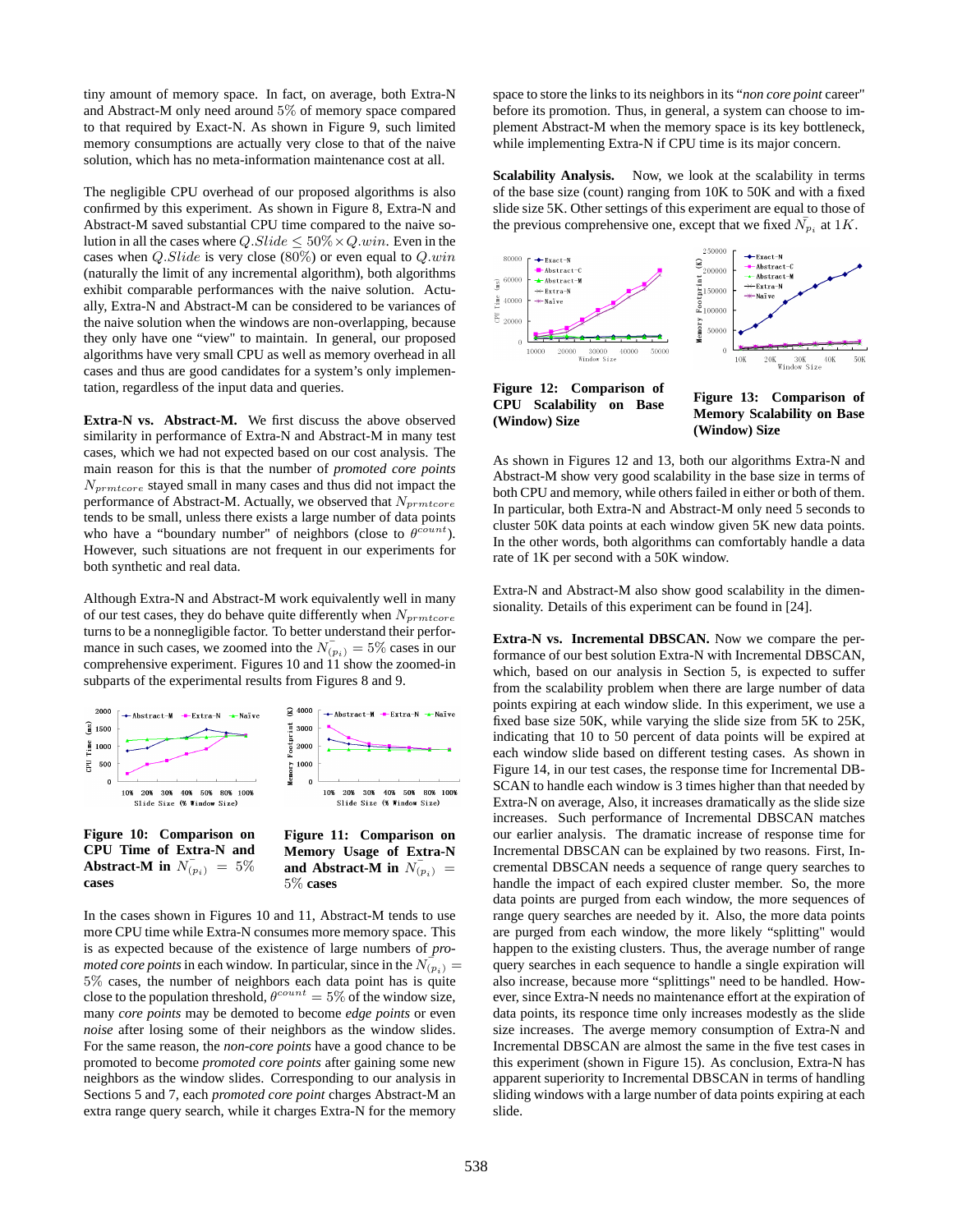

**CPU Time of Extra-N and Inc DBSCAN**

**Memory Usage of Extra-N and Inc DBSCAN**

**Evaluation with Real Datasets.** We first evaluate the performance of all five competitors on the GMTI data, which is a representative for moving object monitoring applications. We use the query parameters learned from the pre-analysis of the data, including window size  $Q.win$ ,  $\theta^{range}$  and  $\theta^{count}$ . We varied the slide size from  $10\%$  to  $100\%$  of Q.win. We find there are 6 to 11 clusters in the window at different time horizons, and  $\bar{N_{p_i}}$  ranges from 9% to 11% of the number data points in the windows.



**Figure 16: Comparison on CPU Time with GMTI data**

**Figure 17: Comparison on Memory Usage with GMTI data**

As depicted in Figures 16 and 17, Extra-N has the best time efficiency compared with all other methods. The memory usage of Extra-N is on average 16% higher than the naive solution in the five cases. It is a little bit higher than that of Abstract-M, which is 11% higher than the naive solution, but still very acceptable.

For STT dataset, similar behaviors of each algorithm as above can be observed, while the number of clusters in the windows ranges from 17 to 26, and  $\bar{N_{p_i}}$  in the windows ranges from 6% to 9% of the number of data points. The result charts omitted here can be found in [24].

Generally, our experiments on real data also confirm that our proposed algorithm Extra-N and Abstract-M outperform other alternative methods and thus are the best solutions for density-based cluster detection in sliding windows.

# **7.4 Evaluation of Distance-Based Outlier Detection Methods**

To evaluate the performance of our outlier algorithm Abstract-C, we compare it with two alternatives, namely the naive solution and the exact-STORM presented by [3], which is the only previous work we are aware of that detects distance-based outliers in sliding windows. In our experiments, we compare the performance of exact-STORM and Abstract-C in both count- and time-based window scenarios. In both scenarios, we strictly followed the implementation of exact-STORM presented in [3], except for breaking the upper bound on the number of neighbors stored, as required in the time-based window scenario. For time-based window scenario,



**CPU Time for Time-Based Window Scenario**

**Memory Usage for Time-Based Window Scenario**

as the experimental results show in Figures 18 and 19, Abstract-C clearly outperforms the naive solution and exact-STORM.

Another experiment for the count-based window scenario shows that exact-STORM and Abstract-C perform equivalently well in terms of CPU time in most of the test cases. Details of these experiments as well as an analytical comparison between exact-STORM and Abstract-C can be found in [24].

## **8. RELATED WORK**

Traditionally, pattern detection techniques are designed for static environments with large volumes of stored data. Well-known algorithms for static data clustering include [25, 18, 15, 4], and for detecting outliers include [22, 9, 20]. In these works, both clusters and outliers can either be global patterns [25, 18] that are defined by global characteristics of all data or local patterns [22, 4] that are defined by the characteristics of a subset of the data. In this work, our target pattern types are density-based clusters [15] and distance-based outliers [20]. Both are popular pattern types defined by local neighborhood properties.

The early clustering algorithms applied to data streams [17, 16] are global clustering algorithms adapted from the static k-means algorithm. They treat the data stream clustering problem as a continuous version of static data clustering. They treat objects with different time horizons (recentness) equally and thus only reflect the accumulative features in data streams. [2] presented a framework of clustering streaming data using a two stage process. First, the online component summarizes streaming data into micro-clusters, each represented by a CFV (a statistical description of clusters). Then, an offline component clusters the micro-clusters formed earlier to form final clustering results using a static k-means algorithm. In this framework, a subtraction function is used to approximately discount the effect of the earlier data on the clustering results. Several extensions have been made to this work, focusing respectively on clustering multiple data streams [12] and parallel data streams [8]. None of efforts described above deals with arbitrarily shaped local clusters, nor do they support sliding window semantics. The only exception is [7] which discusses the clustering problem with sliding windows. However, it again is a global clustering algorithm maintaining approximated cluster centers only.

Incremental DBSCAN [14] incrementally updates density-based clusters in data warehouse environments. However, as elaborated in our introduction and Section 5, this work does not solve the problem of efficiently discounting the effect of object "deleted" from the dataset. For this reason as well as because all optimizations in this work were designed for single updates (a single deletion or inser